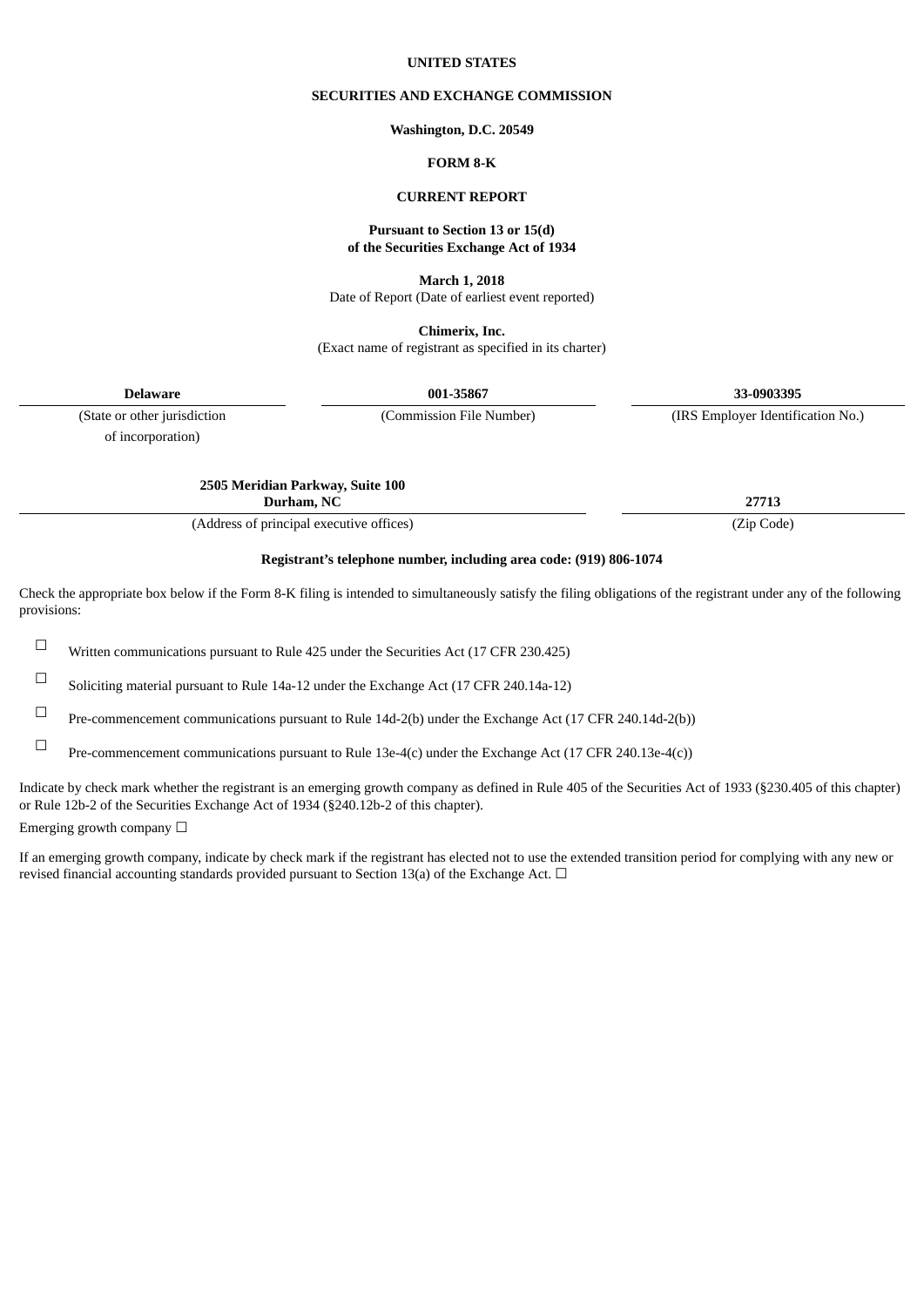## **Item 2.02 Results of Operations and Financial Condition.**

On March 1, 2018, we announced our financial results for the fourth quarter and full year ended December 31, 2017 in the press release attached hereto as Exhibit 99.1 and incorporated herein by reference.

The information in this Item 2.02 and the attached Exhibit 99.1 is being furnished and shall not be deemed "filed" for the purposes of Section 18 of the Securities and Exchange Act of 1934, as amended, or otherwise subject to the liabilities of that Section. The information in this Item 2.02 and the attached Exhibit 99.1 shall not be incorporated by reference into any registration statement or other document pursuant to the Securities Act of 1933, as amended.

#### **Item 9.01 Financial Statements and Exhibits.**

(d)Exhibits

| Exhibit No. | Description                                          |
|-------------|------------------------------------------------------|
| 99.1        | Press Release of Chimerix. Inc. dated March 1, 2018. |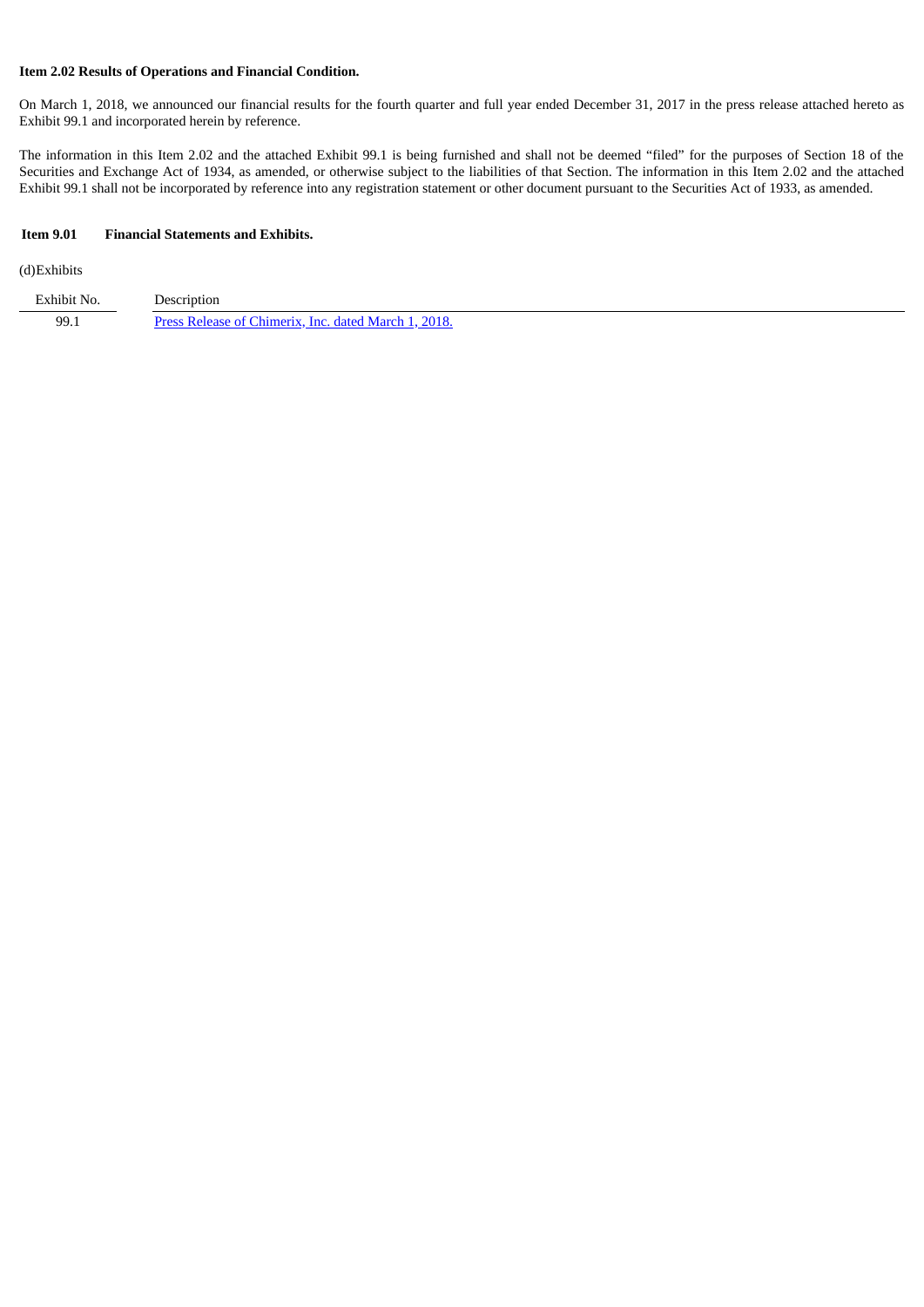## **SIGNATURES**

Pursuant to the requirements of the Securities Exchange Act of 1934, the Registrant has duly caused this report to be signed on its behalf by the undersigned hereunto duly authorized.

# **Chimerix, Inc.**

Dated: March 1, 2018

By: /s/ Timothy W. Trost

Timothy W. Trost Senior Vice President, Chief Financial Officer and Corporate Secretary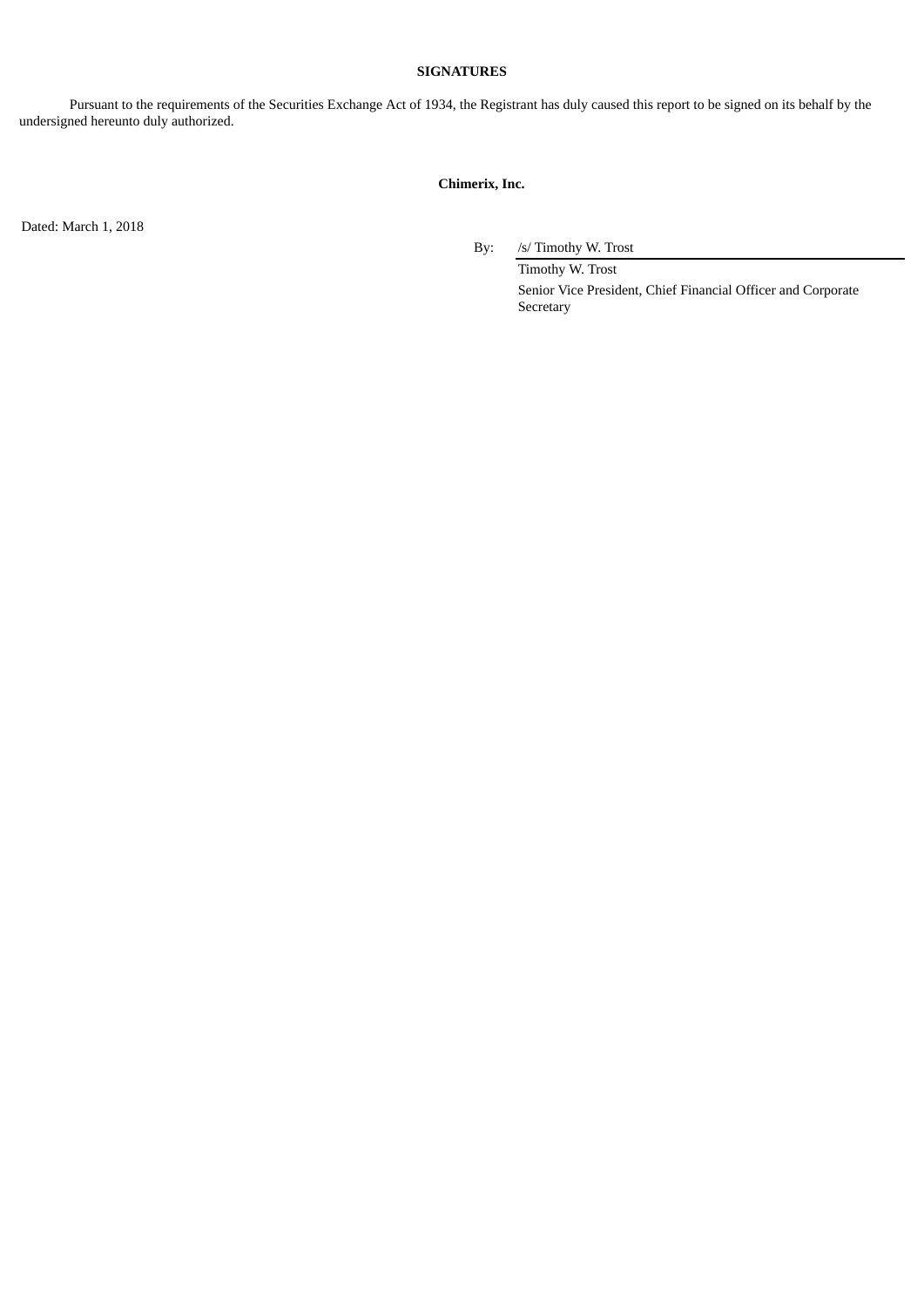<span id="page-3-0"></span>

# **Chimerix Announces Fourth Quarter and Full Year 2017 Financial Results**

*- AdVance Data to be Presented at EBMT Annual Meeting -*

*- Oral and IV BCV Programs Remain on Track -*

*- Conference Call at 8:30 a.m. ET Today -*

DURHAM, N.C., March 1, 2018 -- Chimerix (NASDAQ:CMRX), a biopharmaceutical company developing novel antivirals to address unmet medical needs, today reported financial results and provided a corporate update for the fourth quarter and full year ended December 31, 2017.

"We are pleased to announce that we have initiated AdAPT in both the US and EU, a study designed to provide comparative data on brincidofovir in patients with life-threatening adenovirus infection. As potentially the first treatment for adenovirus, oral brincidofovir could allow us to establish initial revenues as the IV brincidofovir program progresses," said M. Michelle Berrey, MD, MPH, President and Chief Executive Officer of Chimerix.

"Beyond brincidofovir, we are pleased with the progress of our ongoing first-time-in-human study for CMX521. As a proprietary nucleoside analog identified from our chemical library, CMX521 is the first antiviral specific for norovirus, a serious infection for which there is no currently approved treatment."

## **Program Updates**

## **AdAPT: Short-Course Oral Brincidofovir for AdV Infection in Pediatric HCT Recipients**

This study is targeting enrollment of 141 pediatric allogeneic hematopoietic cell transplant (HCT) recipients with confirmed clinically significant adenovirus (AdV) infection. Patients are randomized 2:1 to receive short-course oral brincidofovir (BCV) or the local standard-of-care (SOC) at approximately 30 sites across Europe and the United States.

The primary endpoint of the study is the average AdV viral burden (as measured by AdV levels in blood) over 16 weeks in subjects treated with short-course oral BCV versus those who receive local SOC. The study is 90% powered to show the superiority of reduced AdV viral burden in BCV-treated patients compared to SOC. The study will also evaluate the correlation of AdV viral burden (and its clearance) with clinical outcomes, including survival. Enrollment is estimated to complete in 2019.

Later this month, at the annual meeting of the European Society of Bone and Marrow Transplantation (EBMT), the Company will present final data on AdVance, a study of the incidence of AdV infection in HCT recipients and outcomes associated with the current SOC across Europe. Data from AdVance are expected to highlight the current gaps in treatment with SOC and the need for new therapeutic options.

## **Short-Course Oral BCV for Smallpox**

Based on advice from the European Medicines Agency (EMA), the Company is preparing a Marketing Authorization Application (MAA) for submission to EMA in 2019. Chimerix also plans to submit a New Drug Application (NDA) for smallpox contingent upon the results of animal efficacy studies planned for 2018, including an adjunct study in the rabbitpox model.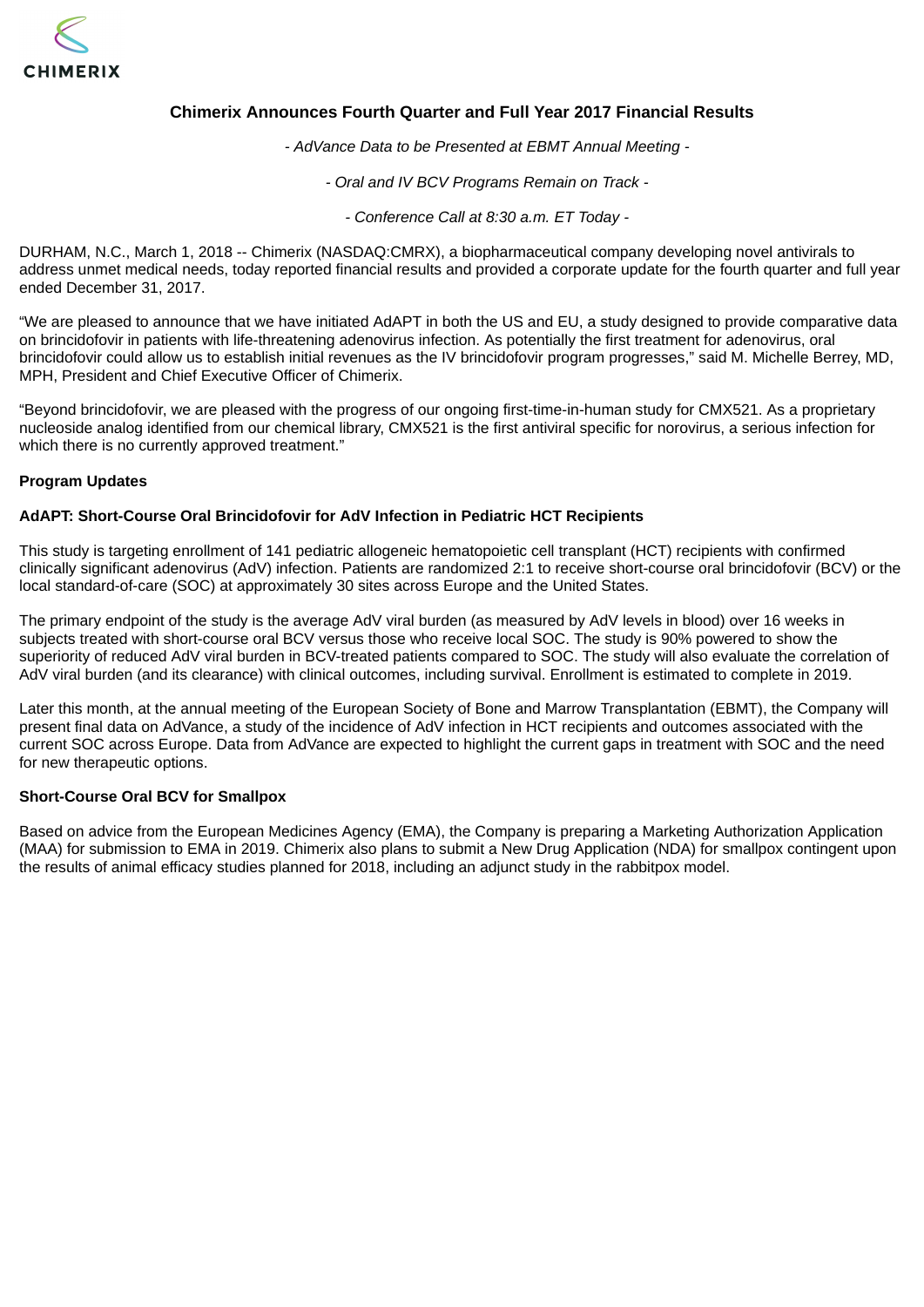# **IV Brincidofovir**

Chimerix has successfully completed a multiple ascending dose (MAD) study of IV BCV in healthy subjects and is initiating Phase 2 studies in adult HCT recipients with AdV infection with data expected in the second half of 2018. The MAD study evaluated the safety, tolerability and pharmacokinetics of IV BCV 10 mg twice weekly and IV BCV 20 mg once weekly in healthy subjects for two to four weeks. IV BCV was well-tolerated at all dose levels, with no dose-limiting clinical adverse events. Importantly, there was no diarrhea reported for IV BCV 10 mg twice weekly, a dose that provides drug levels in plasma equivalent to oral BCV 100 mg, which demonstrated antiviral activity in previous late-stage clinical studies. Non-clinically-relevant elevations in serum transaminases were noted as seen in previous studies of oral BCV.

## **CMX521 for Norovirus Now in Phase 1**

In late 2017, Chimerix initiated a first-time-in-human study of CMX521, a nucleoside analog from the Chimerix Chemical Library. CMX521 is the first antiviral specific for the treatment and/or prevention for norovirus. The Phase 1 study is evaluating the pharmacokinetics, safety and tolerability of CMX521 in up to 50 healthy adult subjects. The study also includes the collection of gut biopsy specimens, which will allow determination of active drug concentrations in the target gut tissue. Study results are expected in mid-2018.

## **Fourth Quarter 2017 Financial Results**

Chimerix reported a net loss of \$19.2 million, or \$0.41 per basic and diluted share, for the fourth quarter of 2017. During the same period in 2016, Chimerix recorded a net loss of \$15.0 million, or \$0.32 per basic and diluted share.

Revenues for the fourth quarter of 2017 decreased to \$1.8 million, compared to \$2.0 million for the same period in 2016.

Research and development expenses were \$12.9 million for the three month period ended December 31, 2017, and \$11.7 million for the same period in 2016.

General and administrative expenses increased to \$7.6 million for the fourth quarter of 2017, compared to \$5.6 million for the same period in 2016.

Loss from operations was \$18.7 million for the fourth quarter of 2017, compared to a loss from operations of \$15.4 million for the same period in 2016.

Chimerix's balance sheet at December 31, 2017 included \$227.9 million of capital available to fund operations, no debt, and approximately 47.5 million outstanding shares of common stock.

## **Full Year 2017 Financial Results**

Chimerix reported a net loss of \$71.0 million, or \$1.51 per basic and diluted share, for the year ended December 31, 2017. For the year ended December 31, 2016, Chimerix recorded a net loss of \$76.4 million, or \$1.65 per basic and diluted share.

Revenues for 2017 decreased to \$4.5 million, compared to \$5.7 million in 2016.

Research and development expenses were \$49.4 million for the year ended December 31, 2017, compared to \$58.6 million for the year ended December 31, 2016.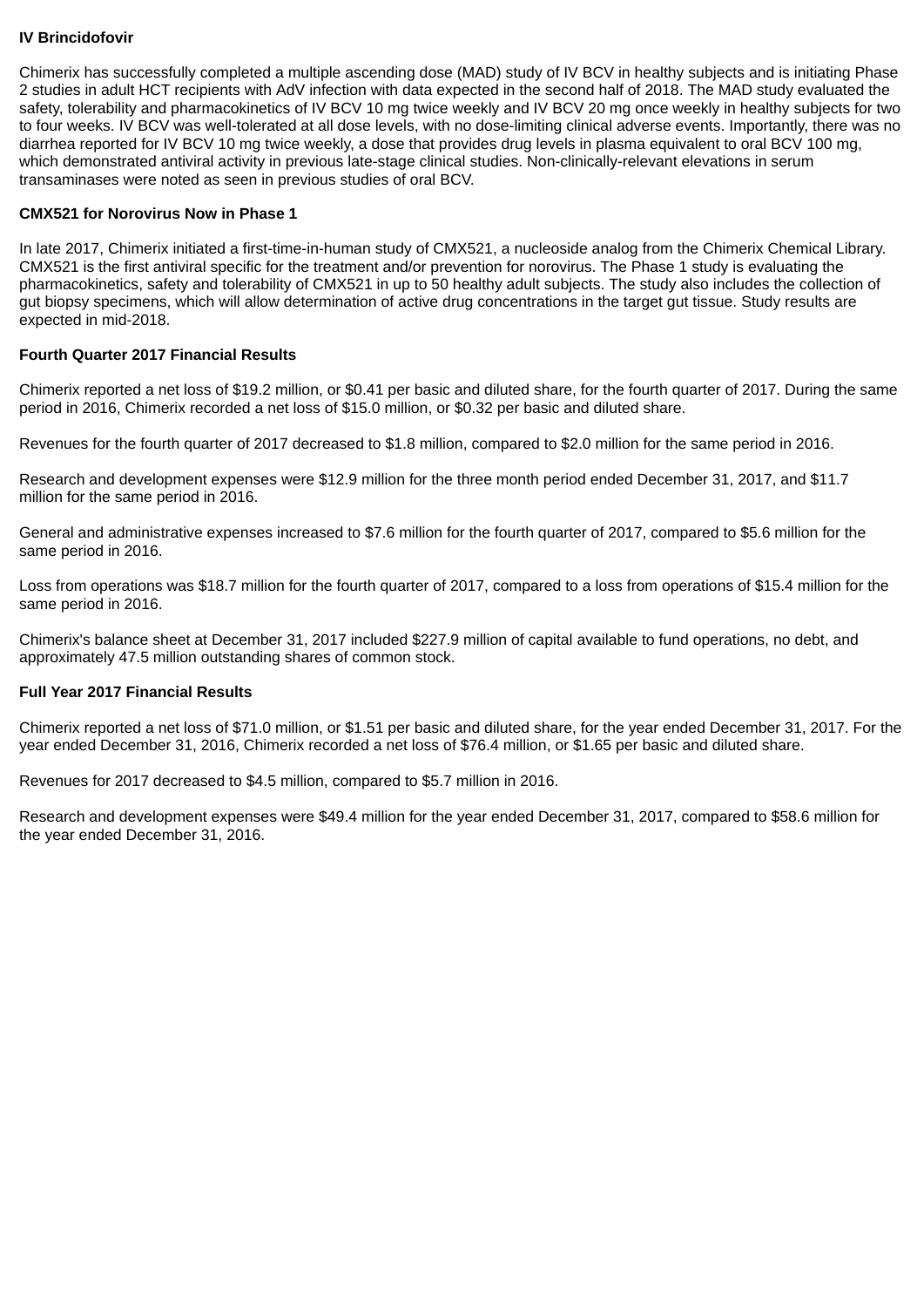General and administrative expenses increased to \$27.1 million for the year ended December 31, 2017, compared to \$25.0 million for the year ended December 31, 2016.

Loss from operations was \$72.1 million for the year ended December 31, 2017, compared to a loss from operations of \$78.0 million for the year ended December 31, 2016.

Net interest income was \$2.3 million for the year ended December 31, 2017, compared to net interest income of \$1.6 million for the year ended December 31, 2016.

## **Today's Conference Call and Webcast**

Chimerix will host a conference call and live audio webcast to discuss fourth quarter and full year 2017 financial results and provide a business update today at 8:30 a.m. ET. To access the live conference call, please dial 877-354-4056 (domestic) or 678- 809-1043 (international) at least five minutes prior to the start time and refer to conference ID 1153769.

A live audio webcast of the call will also be available on the Investors section of Chimerix's website, www.chimerix.com. An archived webcast will be available on the Chimerix website approximately two hours after the event.

#### **About Brincidofovir**

Chimerix's lead product candidate, brincidofovir, is a nucleotide analog that has antiviral activity against all five families of DNA viruses that affect humans, including the herpesviruses and adenoviruses. Brincidofovir has a high barrier to resistance, no myelosuppression and a low risk of nephrotoxicity. Brincidofovir has received Fast Track designation from the FDA for adenovirus, cytomegalovirus (CMV) and smallpox. Brincidofovir has also received Orphan Medicinal Product Designation from the European Commission for adenovirus, CMV, and smallpox.

#### **About Chimerix**

Chimerix is a biopharmaceutical company dedicated to discovering, developing and commercializing medicines that improve outcomes for immunocompromised patients. Chimerix's proprietary lipid conjugate technology and Compound Library have produced brincidofovir (BCV, CMX001); CMX157, which was licensed to ContraVir Pharmaceuticals; and a new clinical candidate, CMX521, the first direct-acting antiviral specifically for the treatment and prevention of norovirus to enter clinical testing. For further information, please visit Chimerix's website, www.chimerix.com.

#### **Forward-Looking Statements**

This press release includes forward-looking statements within the meaning of the Private Securities Litigation Reform Act of 1995 that are subject to risks, uncertainties and other factors, including the possibility that there may not be a viable continued development path for brincidofovir, that FDA and other regulatory authorities may not approve brincidofovir or brincidofovir-based regimens, and that marketing approvals, if granted, may have significant limitations on their use. As a result, brincidofovir may never be successfully commercialized. In addition, Chimerix may be unable to file for regulatory approval for brincidofovir with other regulatory authorities. Similar risks and uncertainties apply to the Company's development of CMX521.These risks, uncertainties and other factors could cause actual results to differ materially from those expressed or implied by such forwardlooking statements. Risks are described more fully in the Company's filings with the Securities and Exchange Commission, including without limitation the Company's most recent Annual Report on Form 10-K and other documents subsequently filed with or furnished to the Securities and Exchange Commission. All forward-looking statements contained in this press release speak only as of the date on which they were made. The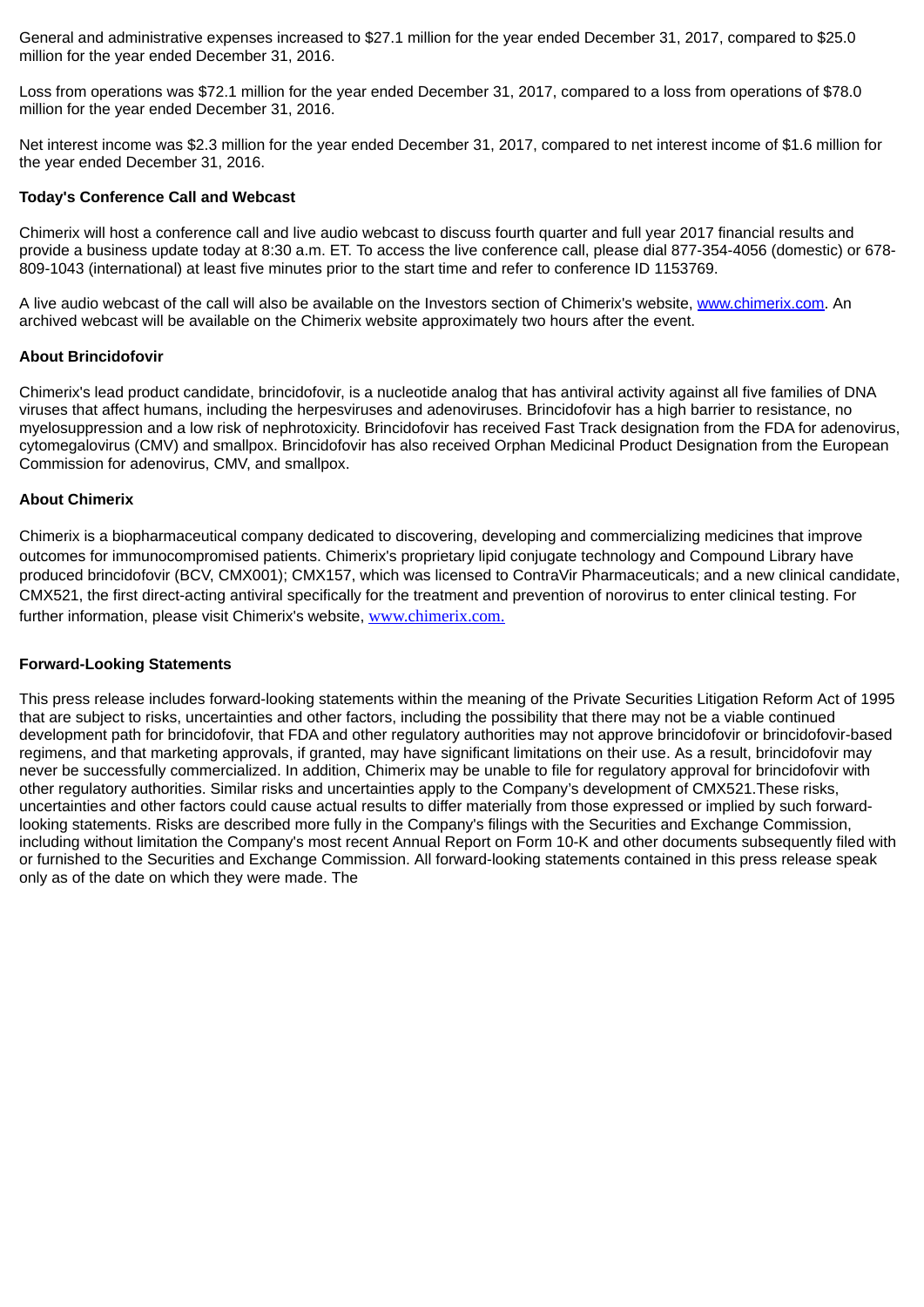Company undertakes no obligation to update such statements to reflect events that occur or circumstances that exist after the date on which they were made.

**CONTACT:** Investor Relations: Michelle LaSpaluto (919) 972-7115 ir@chimerix.com or Will O'Connor Stern Investor Relations Will@sternir.com 212-362-1200

Media: Becky Vonsiatsky W2O Group bvonsiatsky@w2ogroup.com 413-478-2003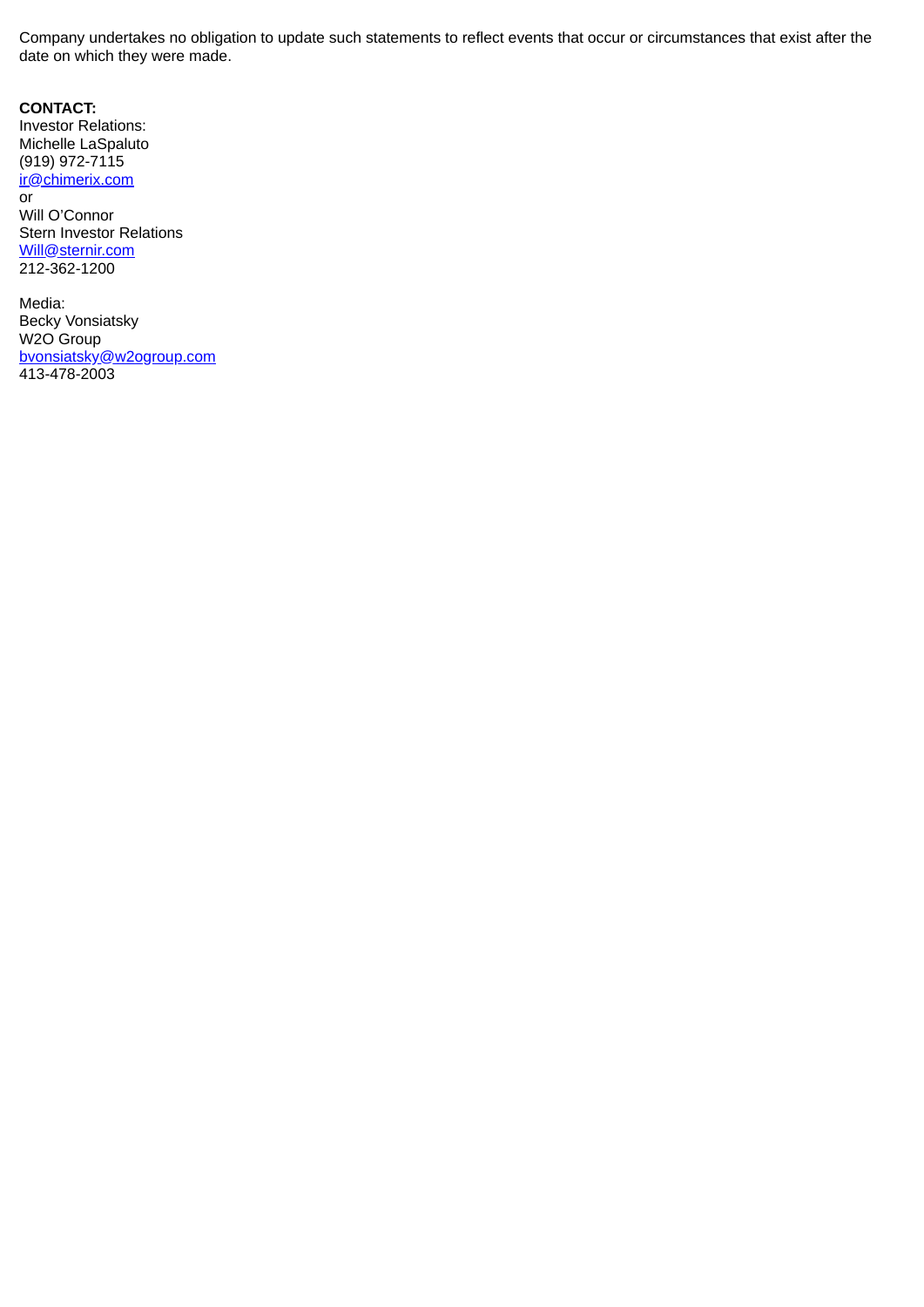# **CHIMERIX, INC. CONSOLIDATED BALANCE SHEETS (in thousands, except share and per share data)**

|                                                                                                                                                                                         |    | December 31, |                |            |  |
|-----------------------------------------------------------------------------------------------------------------------------------------------------------------------------------------|----|--------------|----------------|------------|--|
|                                                                                                                                                                                         |    |              |                | 2016       |  |
| <b>ASSETS</b>                                                                                                                                                                           |    |              |                |            |  |
| Current assets:                                                                                                                                                                         |    |              |                |            |  |
| Cash and cash equivalents                                                                                                                                                               |    | 18,548       | $\mathfrak{s}$ | 51,463     |  |
| Short-term investments, available-for-sale                                                                                                                                              |    | 132,972      |                | 180,558    |  |
| Accounts receivable                                                                                                                                                                     |    | 1,682        |                | 1,599      |  |
| Prepaid expenses and other current assets                                                                                                                                               |    | 3,331        |                | 2,845      |  |
| <b>Total current assets</b>                                                                                                                                                             |    | 156,533      |                | 236,465    |  |
| Long-term investments                                                                                                                                                                   |    | 76,731       |                | 47,407     |  |
| Property and equipment, net of accumulated depreciation                                                                                                                                 |    | 1,894        |                | 2,843      |  |
| Other long-term assets                                                                                                                                                                  |    | 72           |                | 55         |  |
| <b>Total assets</b>                                                                                                                                                                     | \$ | 235,230      | \$             | 286,770    |  |
| <b>LIABILITIES AND STOCKHOLDERS' EQUITY</b>                                                                                                                                             |    |              |                |            |  |
| Current liabilities:                                                                                                                                                                    |    |              |                |            |  |
| Accounts payable                                                                                                                                                                        | \$ | 3,812        | \$             | 3,890      |  |
| <b>Accrued liabilities</b>                                                                                                                                                              |    | 9,384        |                | 6,215      |  |
| <b>Total current liabilities</b>                                                                                                                                                        |    | 13,196       |                | 10,105     |  |
| Lease-related obligations                                                                                                                                                               |    | 224          |                | 441        |  |
| <b>Total liabilities</b>                                                                                                                                                                |    | 13,420       |                | 10,546     |  |
| Stockholders' equity:                                                                                                                                                                   |    |              |                |            |  |
| Preferred stock, \$0.001 par value, 10,000,000 shares authorized at December 31, 2017 and 2016;<br>no shares issued and outstanding as of December 31, 2017 and 2016                    |    |              |                |            |  |
| Common stock, \$0.001 par value; 200,000,000 shares authorized at December 31, 2017 and<br>2016; 47,505,532 and 46,522,475 shares issued and outstanding at December 31, 2017 and 2016, |    |              |                |            |  |
| respectively                                                                                                                                                                            |    | 47           |                | 46         |  |
| Additional paid-in capital                                                                                                                                                              |    | 709,514      |                | 692,422    |  |
| Accumulated other comprehensive loss, net                                                                                                                                               |    | (963)        |                | (440)      |  |
| Accumulated deficit                                                                                                                                                                     |    | (486, 788)   |                | (415, 804) |  |
| Total stockholders' equity                                                                                                                                                              |    | 221,810      |                | 276,224    |  |
| Total liabilities and stockholders' equity                                                                                                                                              |    | 235,230      | \$             | 286,770    |  |